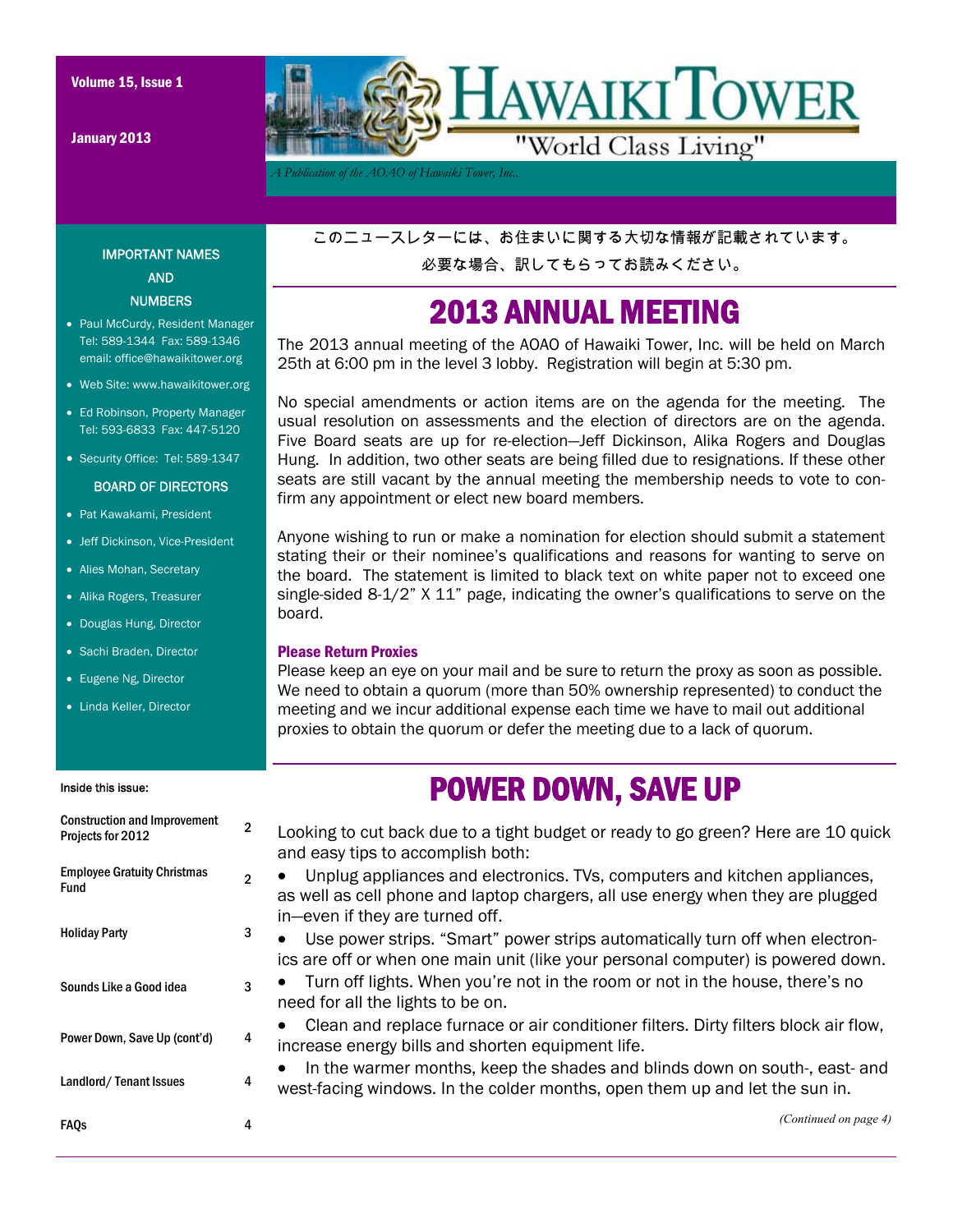### CONSTRUCTION AND IMPROVEMENT PROJECTS FOR 2012 AND 2013

In March 2012 we finished the installation of an ADA ramp for the front entrance at the Retail2 (Kissaten) apartment.

In December 2012 we finished refurbishing the furniture and carpet in the level 3 lobby.

We are still working on replacing the carpet in the tower hallways.

Work also continues on retrofitting the lighting in the garage from the HID lamps to low energy use LED lamps and new fixtures. As we progressed with the installation we realized we wanted to add more fixtures than we originally planned and have had to order another 100 fixtures more.

The energy savings from this project have been excellent saving an average of \$3,800 per month so far. We have a little over one more garage level to retrofit before the project is complete.

This should keep us busy for 2013 and provide a fresh new look to Hawaiki Tower and help us minimize energy costs.



ありがとうございます。

*#1Salesperson*  for the most units SOLD in Hawaiki Tower

#### Do you want results?

If you are looking to buy or sell a home, call me today!

 **Amy Ayako Wong Realtor, GRI**

エミーあやこ ウオング

 *Phone: (808) 224-4050 ● Fax (808) 597-9022 Email: amyw@cbpacific.com Website: www.amyhawaii.com*

Coldwell Banker Pacific Properties







An Independently Owned and Operated Member of Coldwell Banker Residential Affiliates, Inc. If your property is currently listed with a real<br>estate broker, please disregard. It is not our intent to solicit the offerings of

*© 2002 Coldwell Banker Corporation*. *An Equal Opportunity Company. Equal Housing Opportunity.* 







Iku S. Honda

Douglas Shanefield

OUR KNOWLEDGE IS YOUR RESOURCE

Call Us Today!

Douglas Shanefield (RA) - (808) 551.5551 Iku S. Honda (R) - (Japanese Bilingual) - (808) 226.2790 DougS@cbpacific.com [EMail] IkuH@cbpacific.com [EMail]



Coldwell Banker Pacific Properties 1314 South King St., 2nd Flr., Honolulu, HI 96814

### EMPLOYEE GRATUITY CHRISTMAS FUND

On behalf of all the employees of Hawaiki Tower, I want to thank everyone for their generous contributions to the holiday fund.

All of the gifts, both financial and consumable, are appreciated. The employees working at Hawaiki Tower are grateful for your support and expressions of appreciation. It means a lot to everyone to be recognized.

To all of the vendors that made contributions of merchandise, gift cards and other items, we thank you and value the working relationships we've developed. We hope our relationships continue to develop to improve our collective efficiency and effectiveness.

Have a happy and prosperous 2013!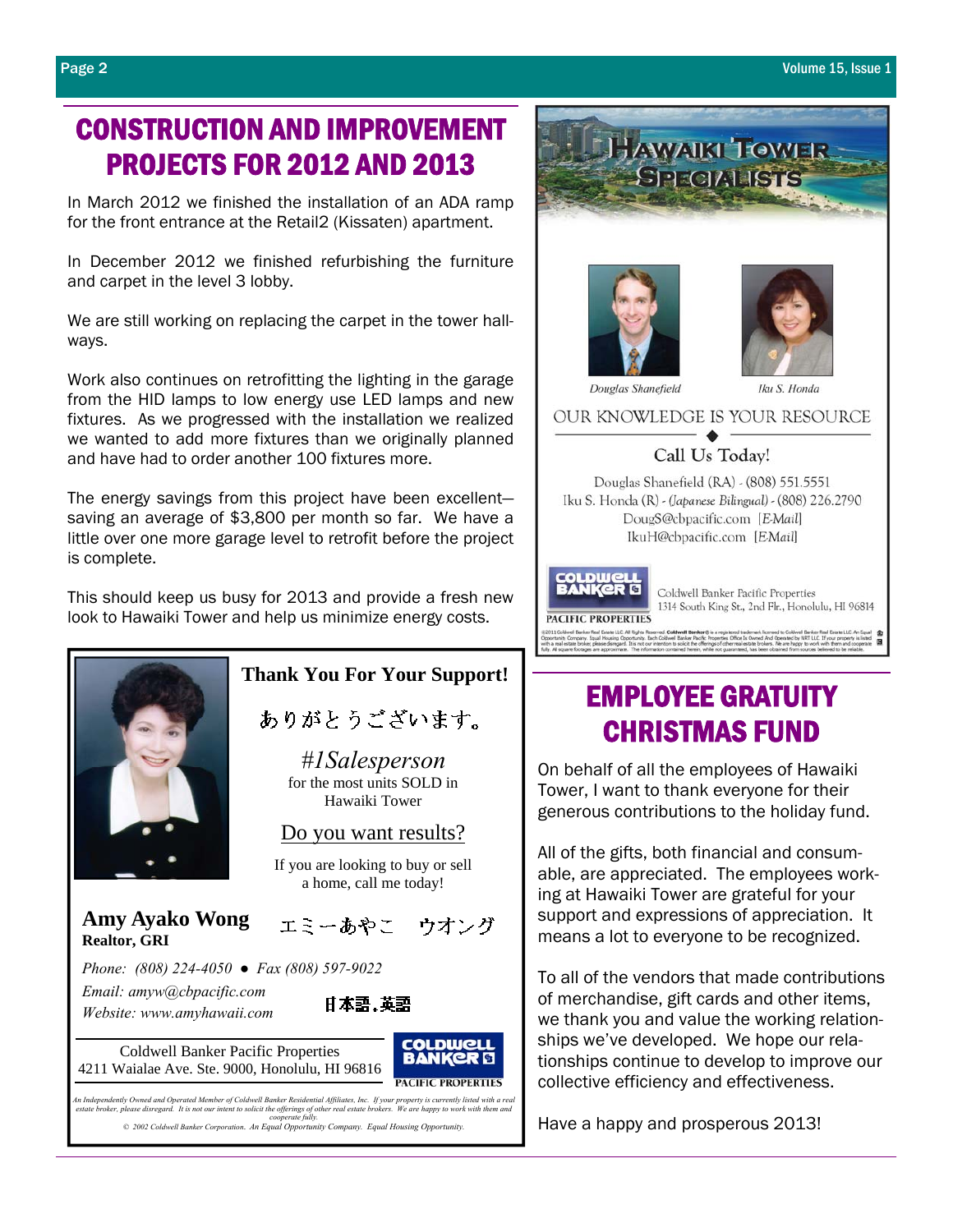### HOLIDAY PARTY

On December 15th Hawaiki Tower had a holiday party for residents. Mahalo nui loa to all who attended. Everyone enjoyed the food and conversation.

### SOUNDS LIKE A GOOD IDEA

Noise is a concern for every resident and because you live in a community, it's important to understand that some degree of noise is to be expected. At the same time, residents need to consider the consequences of their noisy behavior. To keep everyone happy and maintain civility among neighbors, the association asks that you take a few steps to reduce or eliminate annoying noise.

Be kind and respectful. A little common courtesy makes a big difference. Keep your music and television at reasonable levels, do your vacuuming before bedtime, and before remodeling, check with the manager about acceptable hours and days of the week that work can be done. Move your noisy appliance away from walls and put sound-absorbing material underneath *before* your neighbors complain.

Keep a log. If you're disturbed by a noise problem, note the times and the nature of the noise. Ask the manager to listen and verify the noise as well. There may be a pattern in the noise that can be adjusted.

Visit your neighbor. If your neighbor is the source of the noise, try a friendly chat. Sometimes people just don't realize how noise is affecting others. People are usually considerate once they realize they're disturbing others. And, if your neighbor knocks on your door, listen politely and be willing to made changes to reduce your own noise.

Contact the manager. If a polite request doesn't change your neighbor's noisiness, it may be time to ask the manager for help. Have your noise log ready, including attempts to solve the problem yourself.

 Reducing noise sounds like a good idea. A quiet, peaceful community, relatively speaking, is a happy community.



We provide maintenance and repair work to keep your unit in optimum working order.

#### Our maintenance service includes:

- Servicing your air conditioner Clean refrigerator coils
- · Test all smoke detectors
	-
- . Check dishwasher and disposal
- . Check your plumbing fixtures . Test GCFI electrical outlets
	-
- . Check plumbing drains · and more

REMINDER: It is very important to regularly service your air conditioner every three months. By doing so, you place less strain on the motor, thereby increasing electricity efficiency and lessen chance of a clogged drip pan which could lead to water damage.

> For more information on rates and services or to schedule an appointment, contact us by

Phone (808) 864-5833 or E-mail bhcimtce@bretthillcompanies.com

Visit our office at Lobby Level, Suite 303 (next to the Resident Manager)

Hawaiki Tower . 88 Piikoi Street, Suite 303 . Honolulu, HI 96814 Office Phone (808) 593-1500 . Fax (808) 593-1501 Website www.bretthillcompanies.com